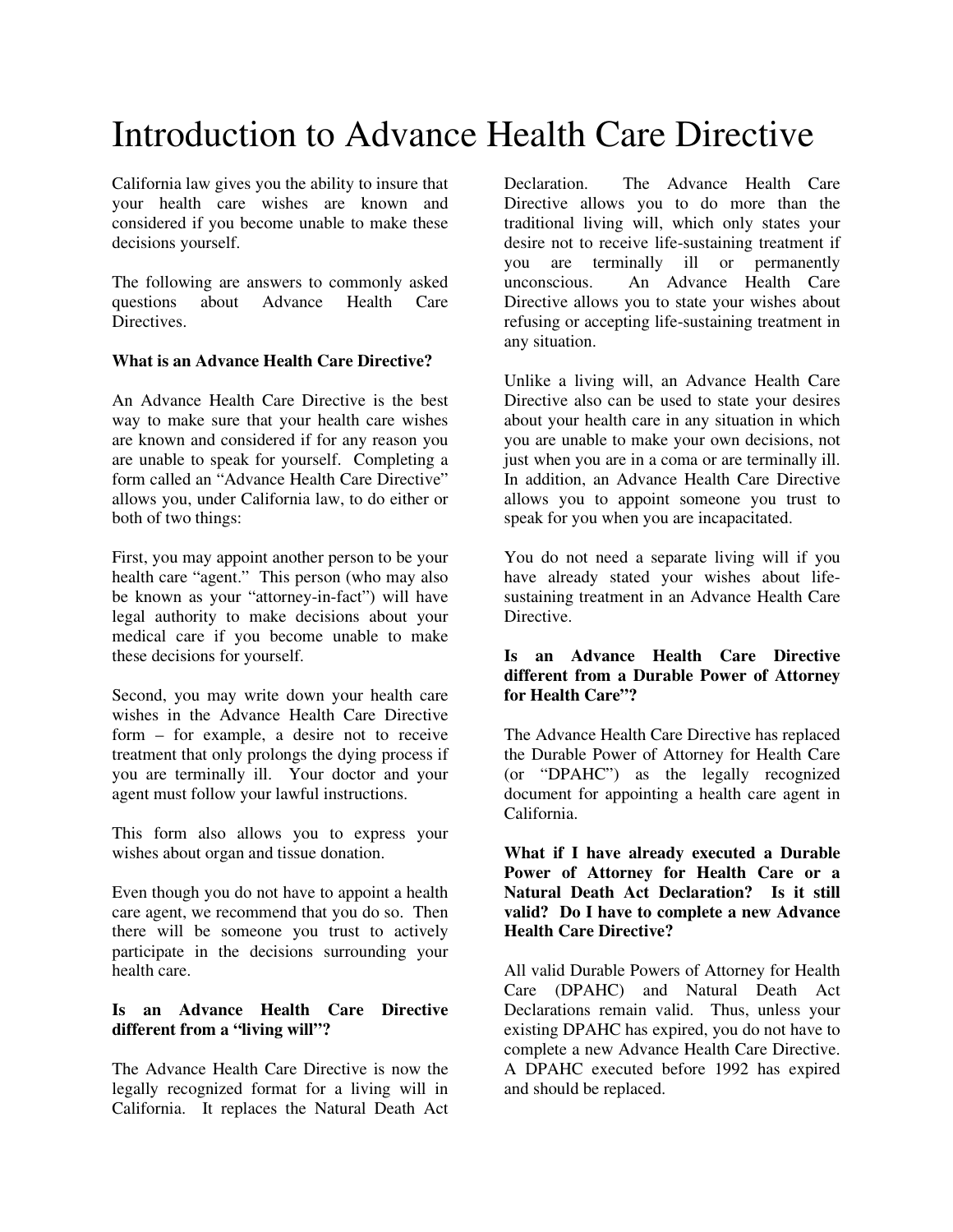Because the new Advance Health Care Directive gives you more flexibility to state your health care desires, you may wish to complete the new form even if you previously completed a DPAHC or Natural Death Act Declaration. At a minimum, you should review your existing DPAHC or Natural Death Act Declaration to make sure it has not expired and that it still accurately reflects your wishes.

### **Who can complete an Advance Health Care Directive?**

Any California resident who is at least eighteen (18) years old (or is an emancipated minor), of sound mind, and acting of his or her own free will can complete a valid Advance Health Care Directive.

## **Do I need a lawyer to complete an Advance Health Care Directive?**

No. You do not need a lawyer to assist you in completing an Advance Health Care Directive form. The only exception applies to individuals who have been involuntarily committed to a mental health facility who wish to appoint their conservator as their agent.

## **Who may I appoint as my health care agent?**

You can appoint almost any adult to be your agent. You can choose a member of your family, such as your spouse or an adult child, a friend, or someone else you trust. You can also appoint one or more "alternate agents" in case the person you select as your health care agent is unavailable or unwilling to make a decision. (If you appoint your spouse and later get divorced, the Advance Health Care Directive remains valid, but your first alternate agent will become your agent.)

It is important that you talk to the people you plan to appoint to make sure they understand your wishes and agree to accept this responsibility. Your health care agent will be immune from liability so long as he or she acts in good faith.

The law prohibits you from choosing certain people to act as your agent(s). You may not choose your doctor, or a person who operates a community care facility (sometimes called a "board and care home") or a residential care facility in which you receive care. The law also prohibits you from appointing a person who works for the health facility in which you are being treated or the community care or residential care facility in which you receive care, unless that person is related to you by blood, marriage, or adoption, or is a co-worker.

### **Can I appoint more than one person to share the responsibility of being my health care agent?**

We recommend that you name only one person as your health care agent. If two or more people are given equal authority and they disagree about a health care decision, one of the important purposes of the Advance Health Care Directive—to identify clearly who has authority to speak for you—will be defeated. If you are afraid of offending people close to you by choosing one over another to be your agent, ask them to decide among themselves who will be the agent, and list the others as alternate agents.

## **I want to provide more specific health care instructions than those included on this form. How do I do that?**

You may write detailed instructions for your health care agent and physicians(s). To do so, simply attach one or more sheets of paper to the form, write your instructions, and sign and date the attachments at the same time you have the form witnessed or notarized.

### **How much authority will my health care agent have?**

If you become unable to make your own health care decisions, your agent will have legal authority to speak for you in health care matters. Physicians and other health care professionals will look to your agent for decisions rather than to your next of kin or any other person. Your agent will be able to accept or refuse medical treatment, have access to your medical records,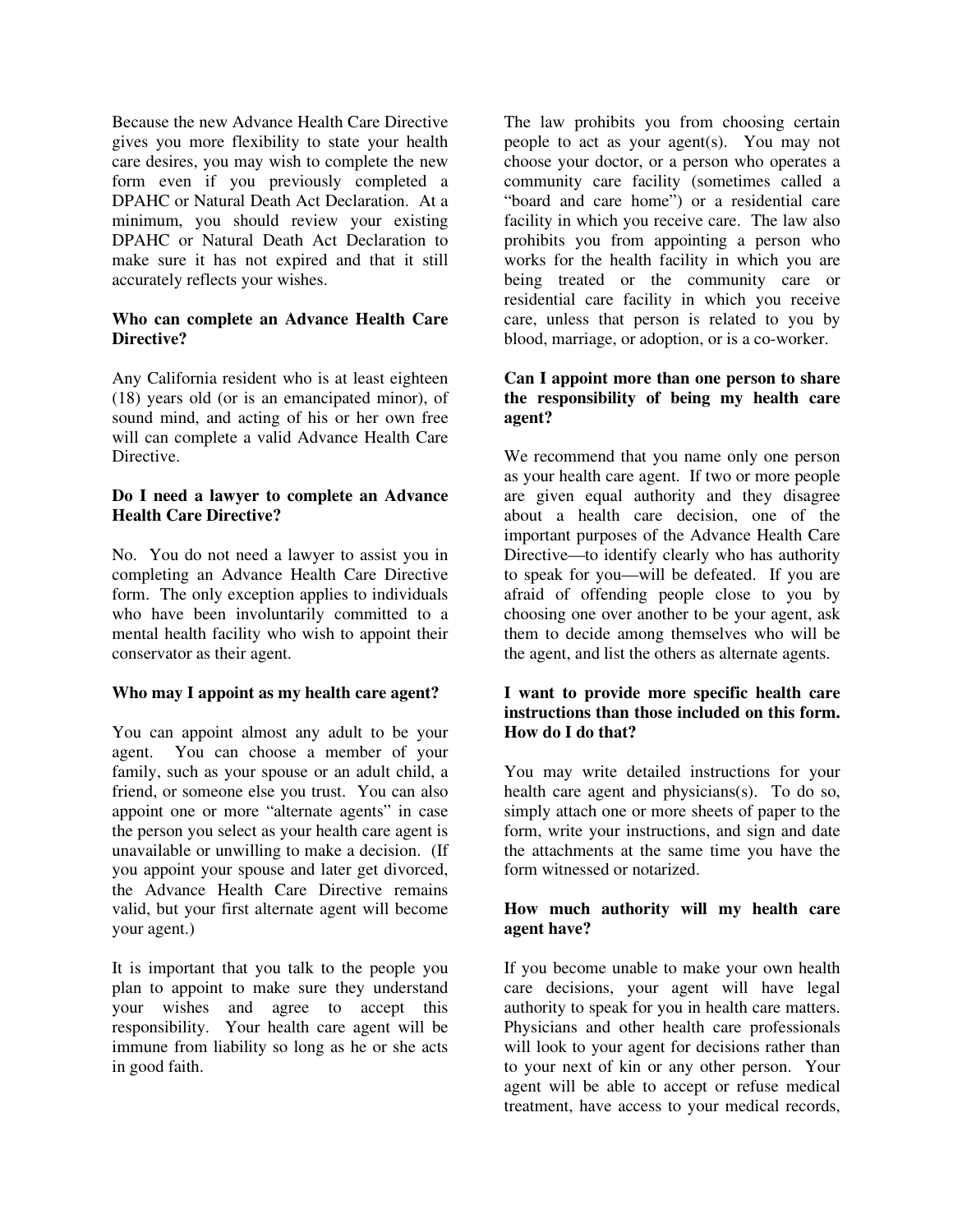and make decisions about donating your organs, authorizing an autopsy, and disposing of your body should you die.

If you do not want your agent to have certain of these powers or to make certain decisions, you can write a statement in the Advance Health Care Directive form limiting your agent's authority. In addition, the law says that your agent cannot authorize convulsive treatment (i.e., electroconvulsive therapy or ECT), psychosurgery, sterilization, abortion, or placement in a mental health treatment facility.

The person you appoint as your agent has no authority to make decisions for you until you are unable to make those decisions yourself, unless you choose to allow your agent to make those decisions for you immediately.

When you become incapacitated, your agent must make decisions that are consistent with any instructions you have written in the Advance Health Care Directive form or made known in other ways, such as by telling family members, friends or your doctor. If you have not made your wishes known, your agent must decide what is in your best interests, considering your personal values to the extent they are known.

# **What should I tell my family, my health care agent, and my doctors?**

One of the most important parts of completing an Advance Health Care Directive is the conversations you have about it with your loved ones and your physicians. You should talk about your personal values and what makes living meaningful for you, your current medical condition and decisions you may foresee in the future; specific concerns or wishes you may have regarding life support or aggressive interventions, hospice or long-term care; what concerns you most about death or dying; and how you would want to spend the last month of your life. It is recommended, although not always possible, that such a discussion include both your physician(s), and your health care agent (and alternate agent(s)).

Tell your loved ones that you have completed an Advance Health Care Directive and what you have said in it, especially if you have selected a health care agent. Your Advance Health Care Directive will likely go into effect during a period of crisis for them. It can help ease their burden to know that you have made some of these decisions in advance. In addition, they should know in advance who is to speak for you in making medical decisions and where copies of your Advance Health Care Directive can be found. Remind them that their role is to make sure that your wishes are communicated and that those wishes guide their decision making.

## **Will my health care agent be responsible for my medical bills?**

No, not unless that person would otherwise be responsible for your debts. The Advance Health Care Directive deals only with medical decision making and has no effect on financial responsibility for your health care. Please note, however, that unless you have made other arrangements, your agent may be responsible for costs related to the disposition of your body after you die. Consult an attorney regarding how your financial affairs should best be handled.

# **For how long is an Advance Health Care Directive valid?**

An Advance Health Care Directive is valid forever, unless you revoke it or state in the form a specific date on which you want it to expire.

# **What should I do with the Advance Health Care Directive form after I fill it out?**

Make sure that the form has been properly signed, dated, and either notarized or witnessed by two qualified individuals (the form includes instructions about who can and cannot be a witness). Keep the original in a safe place where your loved ones can find it quickly. Give copies of the completed form to the people you have appointed as your agent and alternate  $agent(s)$ , to your  $doctor(s)$  and health plan, and to family members or anyone else who is likely to be called if there is a medical emergency. You should tell these people to present a copy of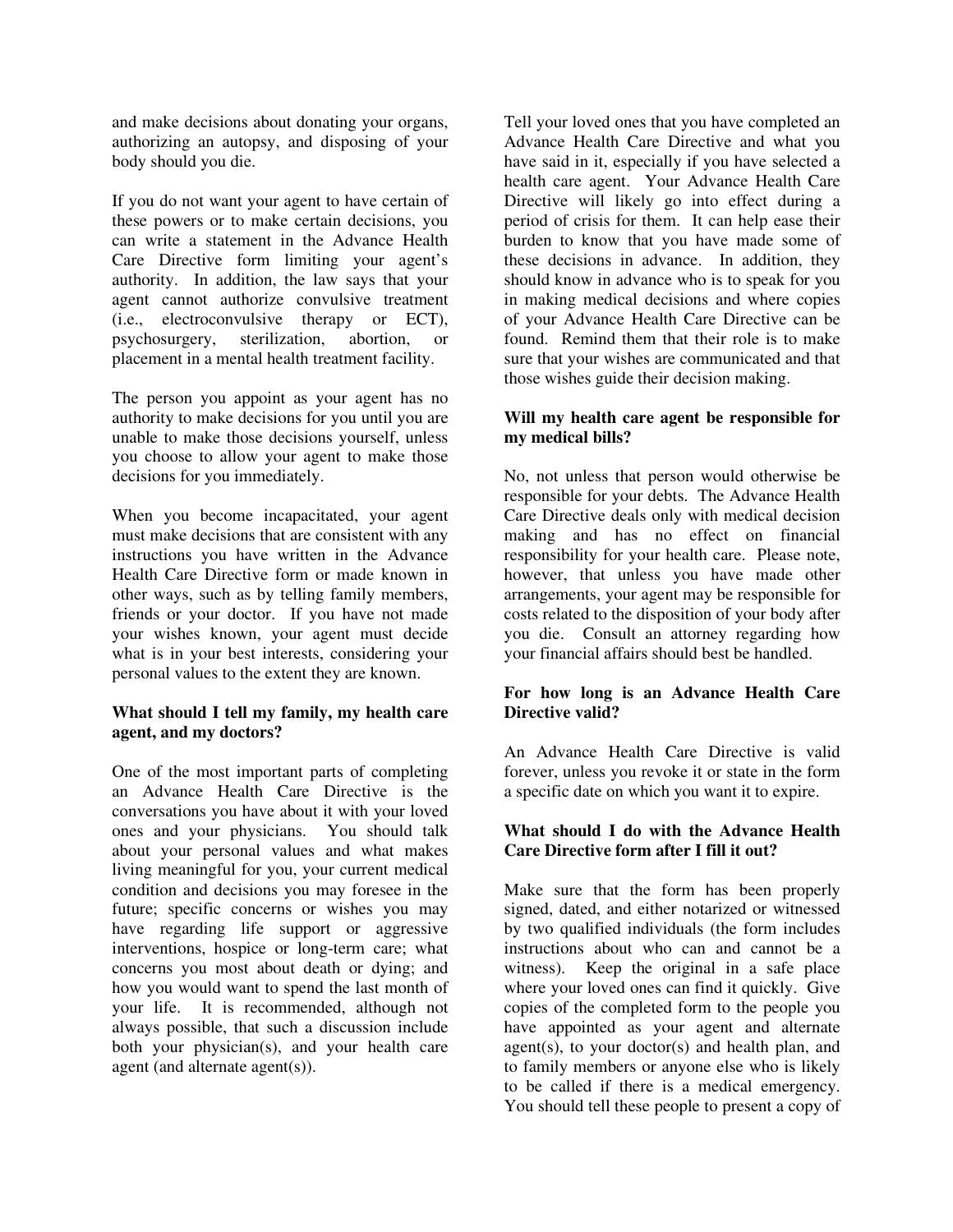the form at the request of your health care providers or emergency medical personnel.

Take a copy of the form with you if you are going to be admitted to a hospital, nursing home or other health care facility. Copies of the completed form can be relied upon by your agent and doctors as though they were the original.

Additionally, you may also wish to register your advance directive with the State of California voluntary Advance Health Care Directive Registry. The registration form and more information about the registry is available on the Secretary of State's website at www.sos.ca.gov/ahcdr.

## **What if I change my mind after completing an Advance Health Care Directive?**

You can revoke or change an Advance Health Care Directive at any time. To revoke the entire form, including the appointment of your agent, you must inform your treating health care provider personally or in writing. Completing a new CMA Advance Health Care Directive will revoke all previous directives. In addition, if you revoke or change your directive, you should notify every person or facility that has a copy of your prior directive and provide them with a new one.

You should complete a new form if you want to name a different person as your agent or make other changes. However, if you need only to update the address or telephone numbers of your agent or alternate agent(s), you may write in the new information and initial and date the change. Of course, you should make copies or otherwise ensure that those who need this new contact information will have it.

## **Is my Advance Health Care Directive valid in other states?**

An Advance Health Care Directive that meets the requirements of California law may or may not be honored in other states, but most states will recognize an Advance Health Care Directive that is executed legally in another

state. If you spend a lot of time in another state, you may want to consult a doctor, lawyer, or the medical society in that state to find out about the laws there.

## **Can anyone force me to sign an Advance Health Care Directive?**

No. The law specifically says that no one can require you to complete an Advance Health Care Directive before admitting you to a hospital or other health care facility, and no one can deny you health insurance because you choose not to complete an Advance Health Care Directive.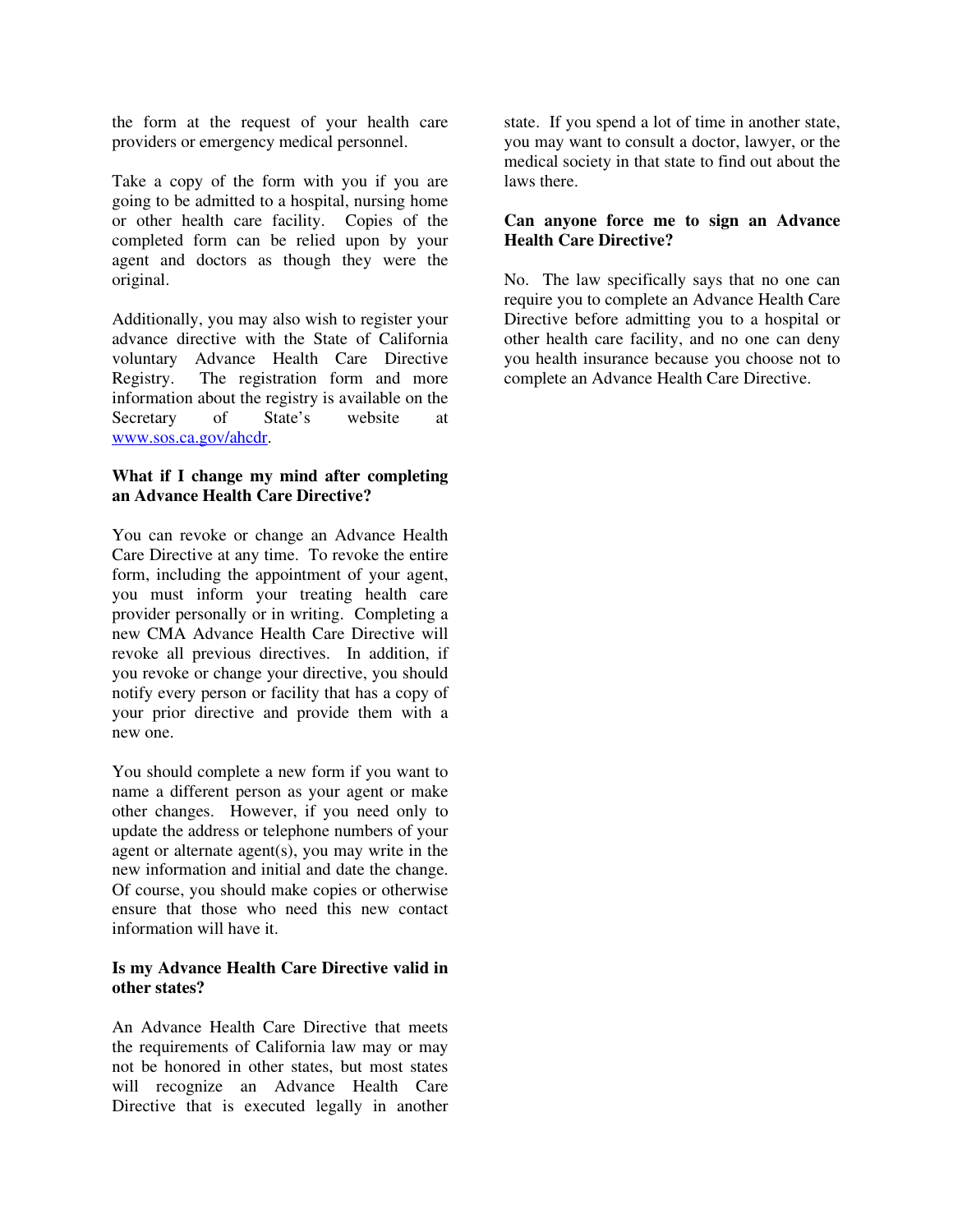# **Advance Health Care Directive**

(California Probate Code section 4701)

# **Explanation**

 You have the right to give instructions about your own health care. You also have the right to name someone else to make health care decisions for you. This form lets you do either or both of these things. It also lets you express your wishes regarding donation of organs and the designation of your primary physician. If you use this form, you may complete or modify all or any part of it.

# **You are free to use a different form**

**PART 1** of this form is a power of attorney for health care. Part 1 lets you name another individual as agent to make health care decisions for you if you become incapable of making your own decisions or if you want someone else to make those decisions for you now even though you are still capable. You may also name an alternate agent to act for you if your first choice is not willing, able, or reasonably available to make decisions for you. (Your agent may not be an operator or employee of a community care facility or a residential care facility where you are receiving care, or your supervising health care provider or employee of the health care institution where you are receiving care, unless your agent is related to you or is a co-worker.)

 Unless the form you sign limits the authority of your agent, your agent may make all health care decisions for you. This form has a place for you to limit the authority of your agent. You need not limit the authority of your agent if you wish to rely on your agent for all health care decisions that may have to be made. If you choose not to limit the authority of your agent, your agent will have the right to:

(a) Consent or refuse consent to any care, treatment, service, or procedure to maintain, diagnose, or otherwise affect a physical or mental condition.

- (b) Select or discharge health care providers and institutions.
- (c) Approve or disapprove diagnostic tests, surgical procedures, and programs of medication.

(d) Direct the provision, withholding, or withdrawal of artificial nutrition and hydration and all other forms of health care, including cardiopulmonary resuscitation.

- (e) Receive and consent to the release of medical information.
- (f) Make anatomical gifts, authorize an autopsy, and direct disposition of remains.

**PART 2** of this form lets you give specific instructions about any aspect of your health care, whether or not you appoint an agent. Choices are provided for you to express your wishes regarding the provision, withholding, or withdrawal of treatment to keep you alive, as well as the provision of pain relief. Space is also provided for you to add to the choices you have made or for you to write out any additional wishes. If you are satisfied to allow your agent to determine what is best for you in making end-of-life decisions, you need not fill out PART 2 of this form.

**PART 3** of this form lets you express an intention to donate your bodily organs and tissues following your death.

**PART 4** of this form lets you designate a physician to have primary responsibility for your health care.

 After completing this form, sign and date the form at the end. The form must be signed by two qualified witnesses OR acknowledged before a notary public. Give a copy of the signed and completed form to your physician, to any other health care providers you may have, to any health care institutions at which you are receiving care, and to any health care agents you have named. You should talk to the person you have named as agent to make sure that he or she understands your wishes and is willing to take the responsibility.

You have the right to revoke this advance health care directive or replace this form at any time.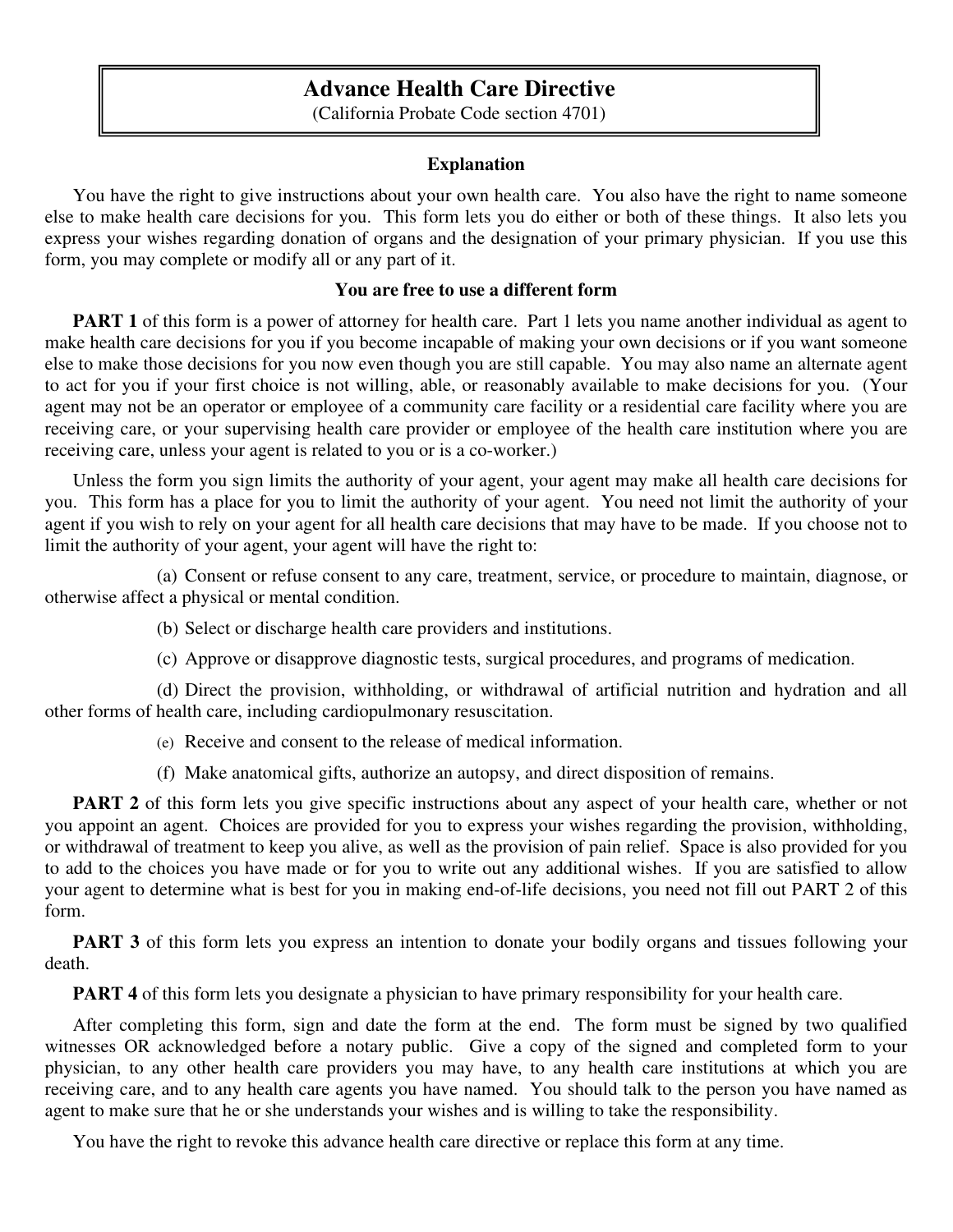# **Advance Health Care Directive**

(California Probate Code section 4701)

### **PART 1 Power of Attorney For Health Care**

**1.1 DESIGNATION OF AGENT:** I designate the following individual as my agent to make health care decisions for me:

| (Name of individual you choose as agent) |              |
|------------------------------------------|--------------|
| (Address/City/State/Zip Code)            |              |
|                                          |              |
| (Home Phone)                             | (Work Phone) |

**OPTIONAL:** If I revoke my agent's authority or if my agent is not willing, able, or reasonably available to make a health care decision for me, I designate the following as alternate agents in the order indicated:

| (Name of individual you choose as first alternate agent)  |              |
|-----------------------------------------------------------|--------------|
| (Address/City/State/Zip Code)                             |              |
|                                                           |              |
| (Home Phone)                                              | (Work Phone) |
|                                                           |              |
| (Name of individual you choose as second alternate agent) |              |
|                                                           |              |
| (Address/City/State/Zip Code)                             |              |
|                                                           |              |
| (Home Phone)                                              | (Work Phone) |

**1.2 AGENT'S AUTHORITY AND OBLIGATION:** My agent is authorized to make all health care decisions for me, in accordance with this power of attorney, any instruction in Part 2 of this form, and my other wishes to the extent known to my agent. To the extent my wishes are unknown, my agent shall make health care decisions for me in accordance with what my agent determines to be in my best interests. In determining my best interests, my agent shall consider my personal values to the extent known to my agent.

My agent shall have the right to:

 A. Consent, refuse consent, or withdraw consent to any medical care or services, such as tests, drugs or surgery, for any physical or mental condition. This includes the provision, withholding or withdrawal of artificial nutrition and hydration (tube feeding) and all other forms of health care, including cardiopulmonary resuscitations (CPR).

B. Choose or reject my physician, other health care professionals or health care facilities.

C. Receive my medical information and restrict any other person's right to use or distribute my medical information.

 D. Consent to the release of my health care information. This release shall apply to any of my information that is governed under the Health Insurance Portability and Accountability Act of 1996 (HIPAA) and California law. I intend my agent to be dealt with by all my health providers in the exact same way I would be treated with respect to my rights regarding the use and disclosure of my identifiable protected health information or other medical records.

 E. Pursuant to HIPAA and California law, I authorize any covered entity, including, but not limited to, any physician, health care professional, dentist, health plan, hospital, nursing home, clinic, laboratory, pharmacy, or other covered health care provider, any insurance company, or health care clearinghouse that has provided treatment or services to me or that has paid for or is seeking to be paid for services, to disclose and release to my agent, without restriction, all of my individually identifiable health information and medical records regarding any past, present, or future medical or mental health condition.

 F. My agent is authorized to disclose all such information to any individual who is granted the power or authority to inquire into or issue an opinion regarding my capacity to act in any trust or power of attorney signed by me and to any court that is engaged in a determination of my capacity to act as fiduciary, or my capacity to manage my own personal or financial affairs. If my agent believes that the authority that I have granted in this paragraph is insufficient to accomplish the goals that my agent wishes to accomplish, my agent may seek court authority for greater access to, or greater ability to use and/or disseminate my medical information.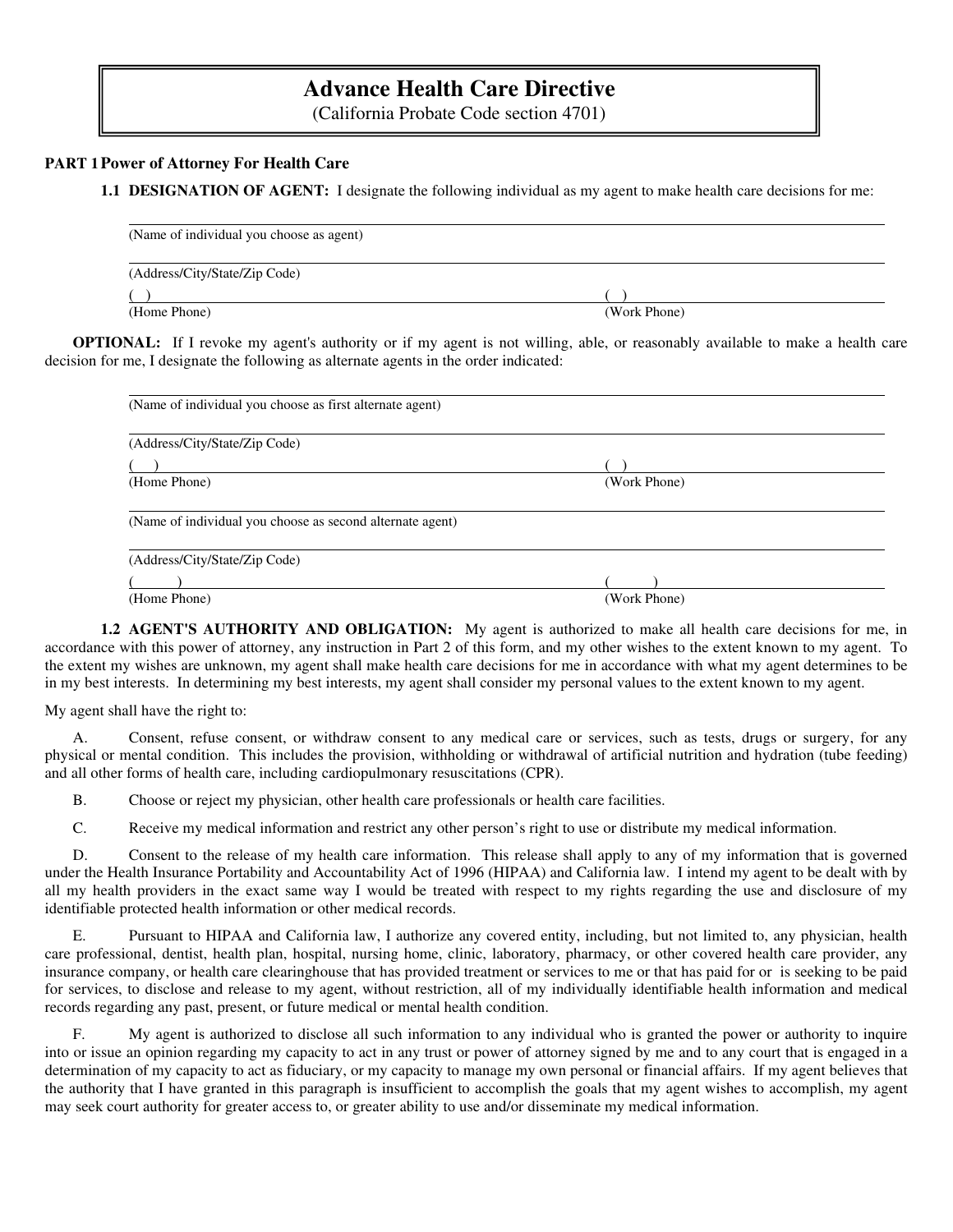G. This authority has no expiration date and shall expire only if I revoke this authorization at any time by written notice to my health care provider. This authority shall supersede any prior agreement I may have made with my health care providers to restrict access to or disclosure of my individually identifiable health information.

**1.3 WHEN AGENT'S AUTHORITY BECOMES EFFECTIVE:** My agent's authority becomes effective when my primary physician, or another physician treating me at the time, determines that I am unable to make my own health care decisions unless I mark the following box.

If I mark this box  $\Box$ , my agent's authority to make health care decisions for me takes effect <u>immediately</u>.

**1.4 NOMINATION OF CONSERVATOR:** If a conservator of my person needs to be appointed for me by a court, I nominate the agent designated in this form. If that agent is not willing, able or reasonably available to act as conservator, I nominate the alternate agents whom I have named, in the order designated.

### **PART 2 Instructions for Health Care** *If you fill out this part of the form, you may strike any wording you do not want.*

**2.1 END-OF-LIFE DECISIONS:** I direct that my health care providers and others involved in my care provide, withhold, or withdraw treatment in accordance with the choice I have marked below:

 (a) **CHOICE NOT TO PROLONG LIFE**—I do not want my life to be prolonged if (1) I have an incurable and irreversible condition that will result in my death within a relatively short time, (2) I become unconscious and, to a reasonable degree of medical certainty, I will not regain consciousness, or (3) the likely risks and burdens of treatment would outweigh the expected benefits, or

 (b) **CHOICE TO PROLONG LIFE**—I want my life to be prolonged as long as possible within the limits of generally accepted health care standards.

**2.2 RELIEF FROM PAIN:** Except as I state in the following space, I direct that treatment for alleviation of pain or discomfort be provided at all times, even if it hastens my death:

(Add additional sheets if needed.)

**2.3 OTHER WISHES:** (If you do not agree with any of the optional choices above and wish to write your own, or if you wish to add to the instructions you have given above, you may do so here.) I direct that:

(Add additional sheets if needed.)

### **PART 3 Agent's Post Death Authority**

**3.1** My agent is authorized to make anatomical gifts, authorize an autopsy, and direct disposition of my remains, except as I state here or in part 3.2 below:

(Add additional sheets if needed.)

### **3.2 DONATION OF ORGANS AT DEATH (optional)**

Upon my death (mark applicable box):

- $\Box$  (a) I give my needed organs, tissues, or parts, OR
- $\Box$  (b) I give the following organs, tissues, or parts only:

(Add additional sheets if needed.)

- $\Box$  (c) My gift is for the following purposes (strike any of the following you do not want):
	- $(1)$  Transplant
	- $(2)$  Therapy
	- $(3)$  Research
	- (4) Education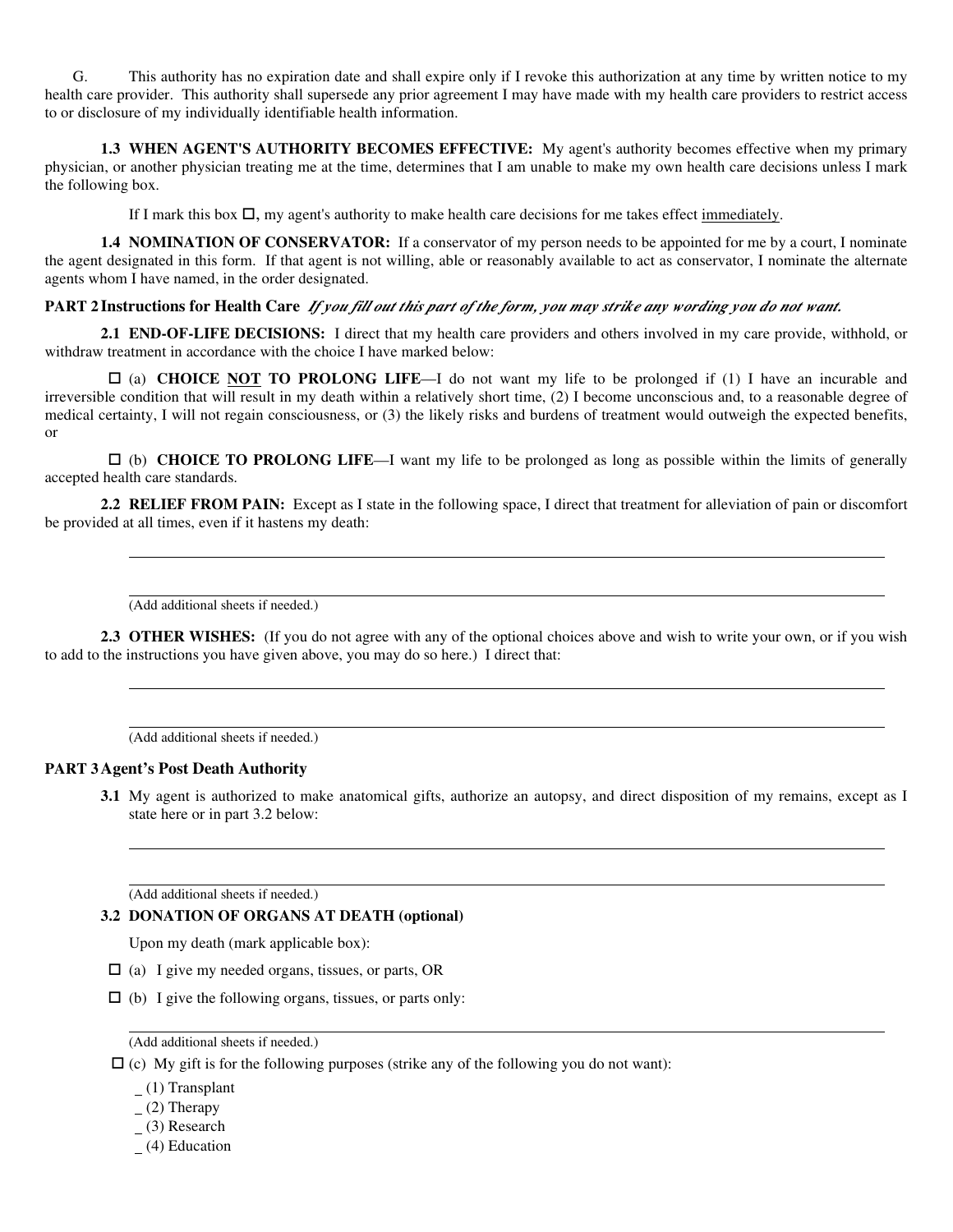### **PART 4 Primary Physician (optional)**

**4.1** I designate the following physician as my primary physician:

| (Name of Physician)           |  |  |
|-------------------------------|--|--|
| (Address/City/State/Zip Code) |  |  |
| (Phone)                       |  |  |

**OPTIONAL:** If the physician I have designated above is not willing, able, or reasonably available to act as my primary physician, I designate the following physician as my primary physician:

| (Name of Physician)           |  |
|-------------------------------|--|
| (Address/City/State/Zip Code) |  |
|                               |  |
| (Phone)                       |  |

## **PART 5 PRIOR DIRECTIVES REVOKED:**

I revoke any prior Power of Attorney for Health Care or Natural Death Act Declaration signed by me.

### **PART 6**

**6.1 EFFECT OF COPY:** A copy of this form has the same effect as the original.

**6.2 SIGNATURE:** Sign and date the form here:

DATED:

Sign your name) (Address)

#### **6.3 ACKNOWLEDGEMENT BY NOTARY PUBLIC:**

A notary public or other officer completing this certificate verifies only the identity of the individual who signed the document to which this certificate is attached, and not the truthfulness, accuracy, or validity of that document.

State of California ) County of )

On \_\_\_\_\_\_\_\_\_\_\_\_\_\_\_\_\_\_\_, before me, \_\_\_\_\_\_\_\_\_\_\_\_\_\_\_\_\_\_\_\_\_\_\_\_\_\_\_\_\_\_\_\_, *a Notary Public,* personally appeared who proved to me on the basis of satisfactory evidence to be the person(s) whose name(s) is/are subscribed to the within instrument and acknowledged to me that he/she/they executed the same in his/her/their

authorized capacity(ies), and that by his/her/their signature(s) on the instrument the person(s), or the entity upon behalf of which the person(s) acted, executed the instrument.

I certify under PENALTY OF PERJURY under the laws of the State of California that the foregoing paragraph is true and correct.

WITNESS my hand and official seal.

| Signature |  |
|-----------|--|
|-----------|--|

(Print your name) (City/State/Zip Code)

 $\frac{1}{2}$  , the contract of the contract of the contract of the contract of the contract of the contract of the contract of the contract of the contract of the contract of the contract of the contract of the contract of t